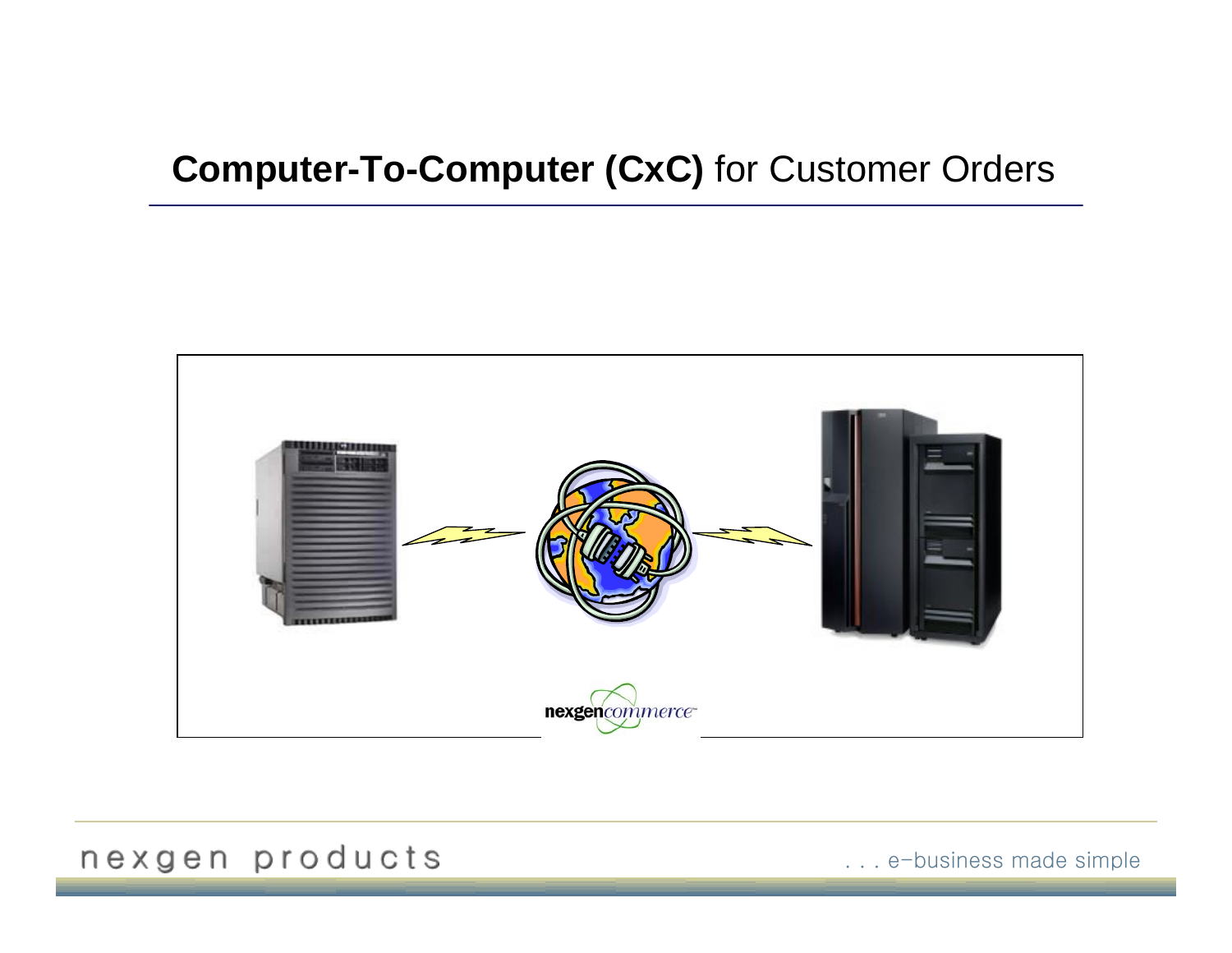

**1. Process begins with the creation of a simple text file on your customer's computer system**



- **File created using simple extract or programming techniques on the customer end**
- **You determine which fields you want your customer to pass to create the order**
- **Multiple orders may be submitted in a single file**
- **File shown in this example is tab-delimited text**

## nexgen products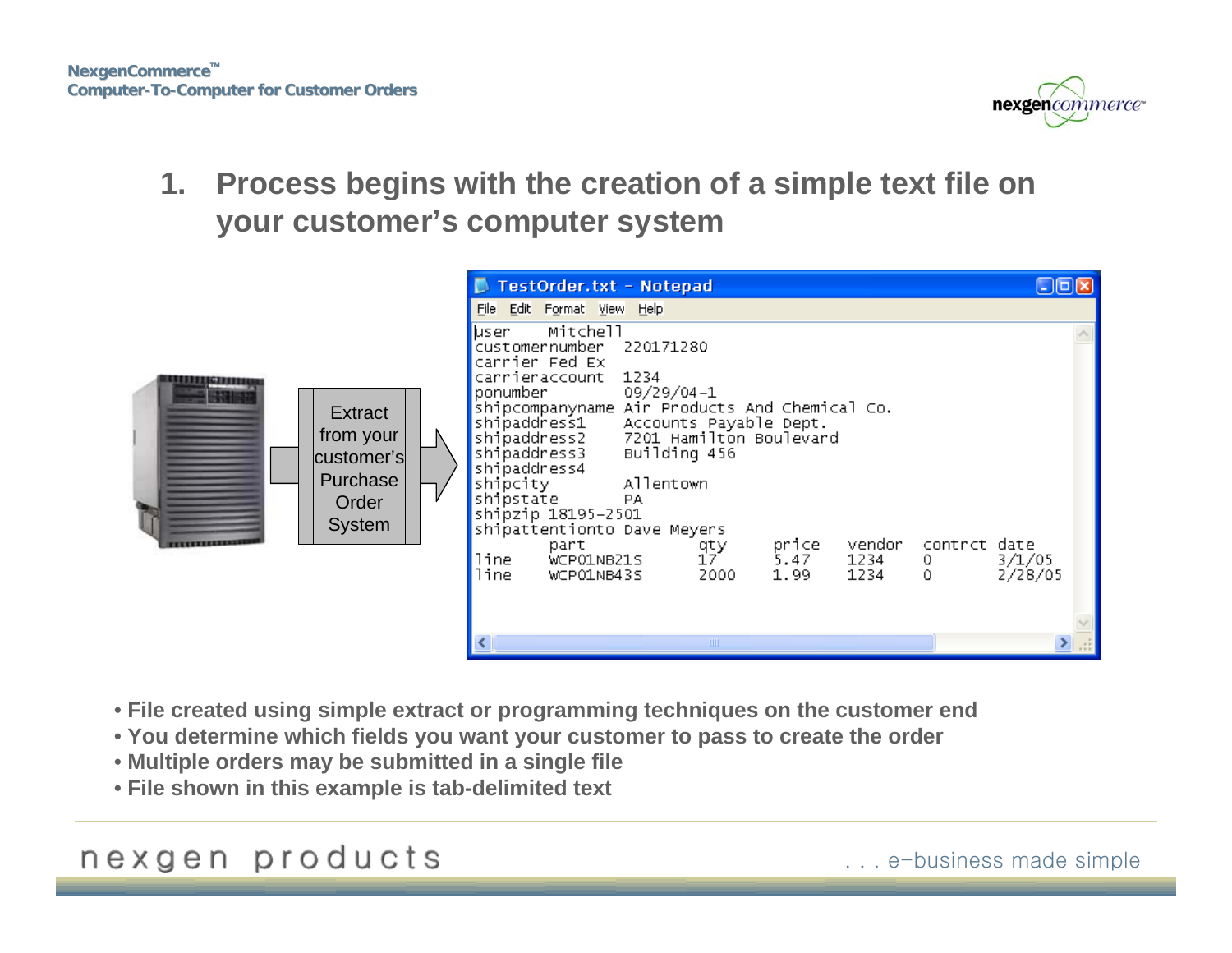

## **1a. Or use the increasingly popular XML format**

| TestOrder.xml - Notepad                                                                                     |  |
|-------------------------------------------------------------------------------------------------------------|--|
| File Edit Format View Help                                                                                  |  |
| xml version="1.0" ?                                                                                         |  |
| <pallorder><br/><user>MITCHELL</user></pallorder>                                                           |  |
| <shipcompanyname>Air Products And Chemical Co.</shipcompanyname>                                            |  |
| <shipaddress1>Accounts Payable Dept.</shipaddress1><br><shipaddress2>7201 Hamilton Boulevard</shipaddress2> |  |
| <shipaddress3>Building 456</shipaddress3>                                                                   |  |
| <shipaddress4></shipaddress4>                                                                               |  |
| <shipcity>Allentown</shipcity><br><shipstate>PA</shipstate>                                                 |  |
| <shipzip>18195-2501</shipzip>                                                                               |  |
| <shipattentionto>Dave Meyers</shipattentionto><br><ponumber>10/27/04-1</ponumber>                           |  |
| <carrier>Fed Ex</carrier>                                                                                   |  |
| <carrieraccount>1234</carrieraccount>                                                                       |  |
| <customernumber>220171280<br/><line></line></customernumber>                                                |  |
| <part>WCP01NB21S</part>                                                                                     |  |
| <quantity>17</quantity><br><price>5.47</price>                                                              |  |
| <pallvendor>1234</pallvendor>                                                                               |  |
| <contract>0</contract>                                                                                      |  |
| <date>3/01/05</date><br><notes>notes for line #1</notes>                                                    |  |
| <br><line></line>                                                                                           |  |
| <part>WCP01NB43S</part>                                                                                     |  |
| <quantity>2000</quantity><br><price>1.99</price>                                                            |  |
| <contract>0</contract>                                                                                      |  |
| <date>2/28/05</date>                                                                                        |  |
| <pallvendor>1234</pallvendor><br>                                                                           |  |
|                                                                                                             |  |
| ШI                                                                                                          |  |

nexgen products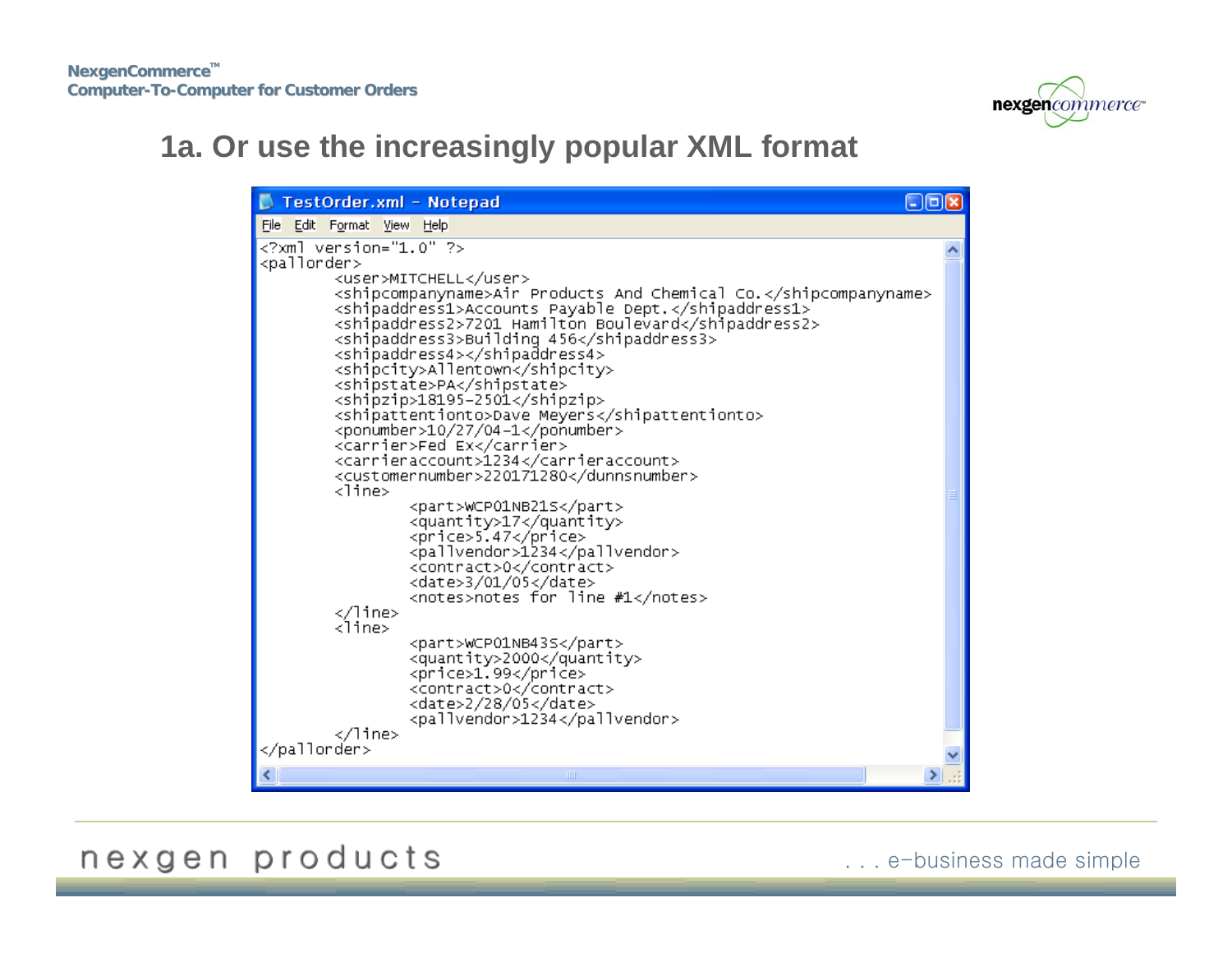**NexgenCommerce<sup>™</sup> Computer-To-Computer for Customer Orders**



**2. Scheduled FTP (File Transfer Protocol) Script automatically transfers file from your customer's computer to your computer over the internet**



#### nexgen products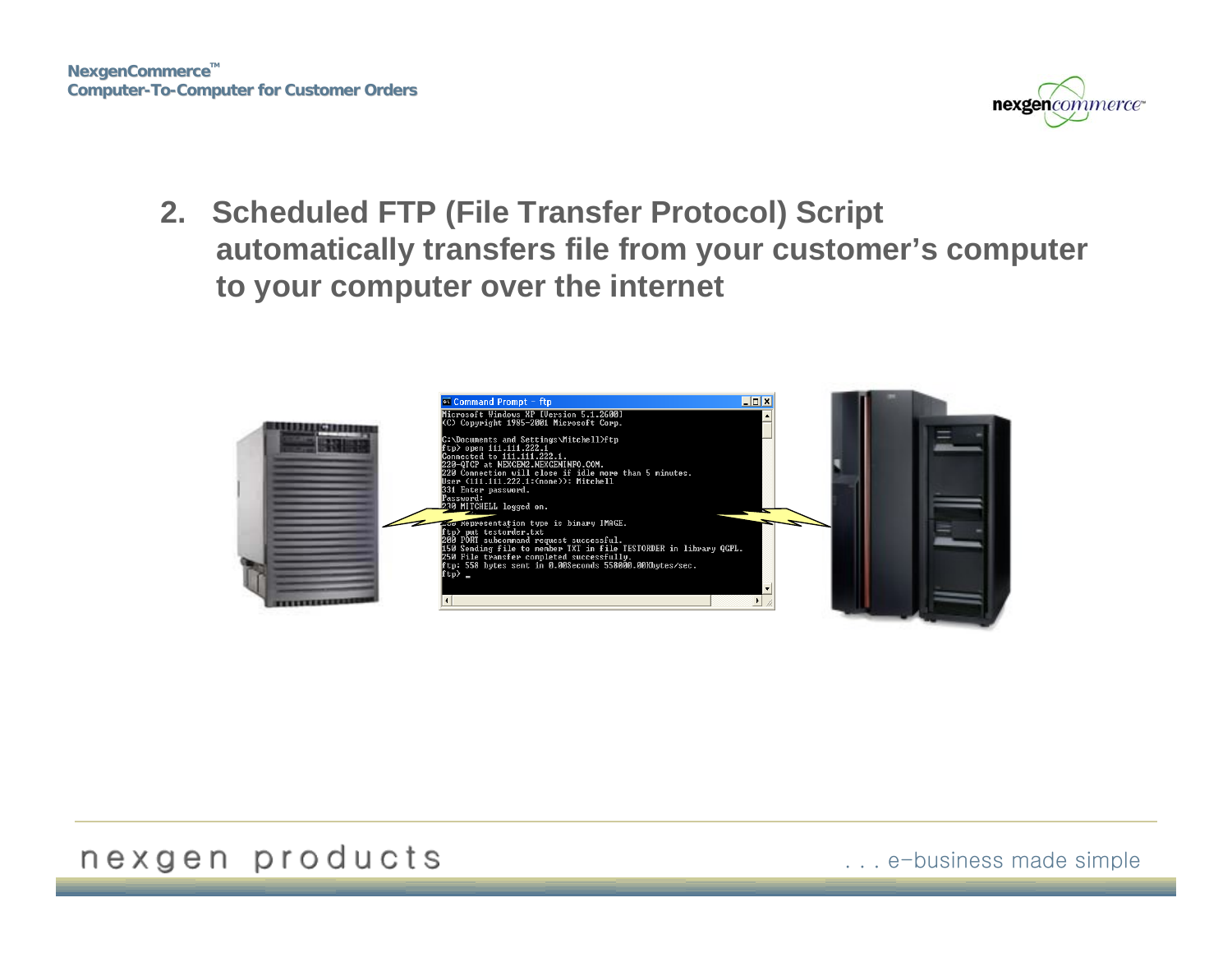

**3. NexgenCommerce CxC for Customer Orders recognizes that a new order file arrived and validates it according PRMS and your own custom business rules** 



nexgen products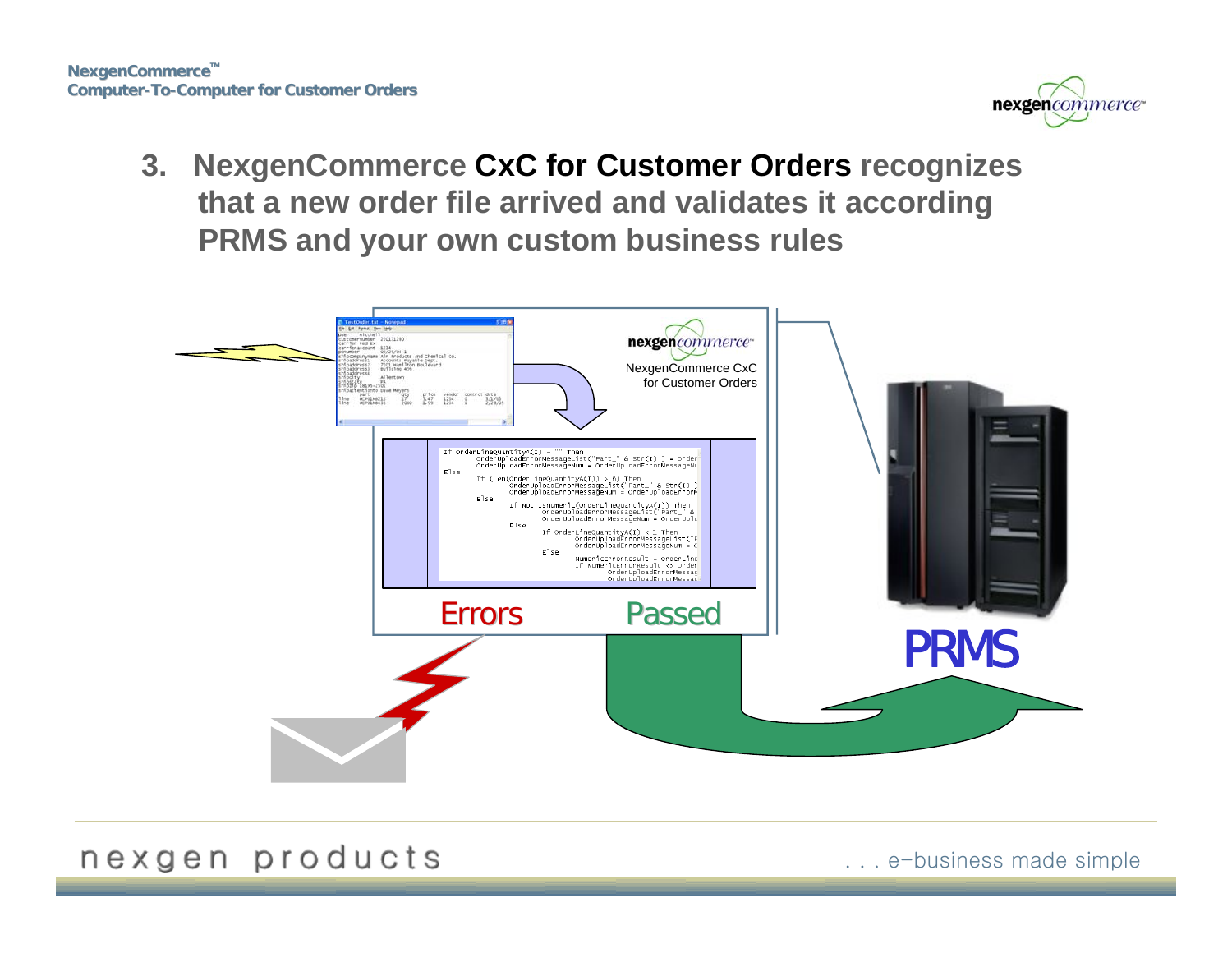**NexgenCommerce<sup>™</sup> Computer-To-Computer for Customer Orders**



**4. If an uploaded order contains errors, your customer is emailed immediately with the details of the problem and a web link that will take him to an interactive maintenance screen to make corrections and re-submit the order.**

| Dan Mitchell.                                                                           |                                                                                                                                                                                                                                                                                                                                     |  |
|-----------------------------------------------------------------------------------------|-------------------------------------------------------------------------------------------------------------------------------------------------------------------------------------------------------------------------------------------------------------------------------------------------------------------------------------|--|
|                                                                                         |                                                                                                                                                                                                                                                                                                                                     |  |
|                                                                                         | Thank-you for submitting your order to Pall Corporation, Unfortunately, we<br>encountered difficulties in processing your uploaded order which are described<br>below. Please review the diagnostic messages we have provided. When you are<br>ready to resolve the problems listed and resubmit the order, click on the link below |  |
|                                                                                         | and you will be taken to the Upload Order Review screen. After you resolve the<br>problems, you will be able to submit the order directly from that screen.                                                                                                                                                                         |  |
| Thank you,<br>Pall Customer Service                                                     |                                                                                                                                                                                                                                                                                                                                     |  |
| Uploaded File Name:                                                                     | TestOrder.xml                                                                                                                                                                                                                                                                                                                       |  |
| Pall Online User Name:<br>Purchase Order Number:<br>Carrier / Account:<br>Dunns number. | <b>MTCHELL</b><br>10/27/04-1<br><b>Fed Ex 1234</b><br>220171280<br>WARNING: There are conflict(s) in the company name/address/contact record information                                                                                                                                                                            |  |
| between Pall divisions for this DUNNS number<br>Expected Ship-To Name/Address:          | AIR PRODUCTS & CHEMICAL<br>Air Products And Chemical Co.<br>Dave Meyers<br>Accounts Payable Dept.<br>7201 Hamilton Boulevard<br>Building 456                                                                                                                                                                                        |  |
|                                                                                         | Allento v.n., P.A. 18195-2501                                                                                                                                                                                                                                                                                                       |  |
| Line Number:<br>Part Number:<br>Quantity:<br>Price:<br>Vendor.<br>Contract:             | 1<br>WCP01NB21S<br>17<br>5.47<br>1234<br>0                                                                                                                                                                                                                                                                                          |  |
| Request Date:<br>Line Notes:<br>Request Date is less than today                         | 12/01/04<br>notes for line #1                                                                                                                                                                                                                                                                                                       |  |
| system                                                                                  | Please click here to be taken to the online order validation                                                                                                                                                                                                                                                                        |  |

#### nexgen products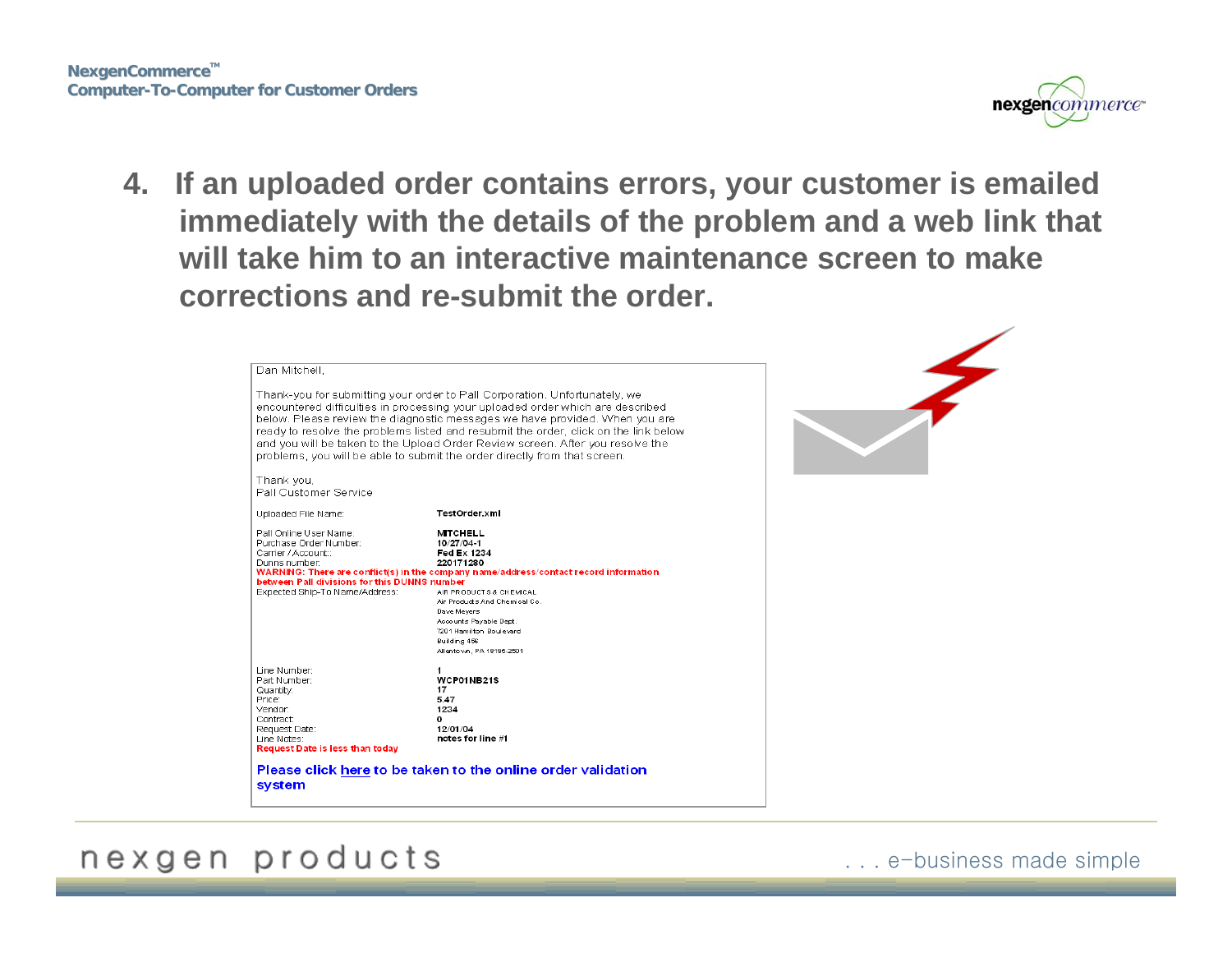

**5. The web-based Order Upload Review function lets customers or your own administrative staff easily correct errors and resubmit the order all from one screen**

|                                                                         |                                  | @ OrderUploadReview - Microsoft Internet Explorer                                                                                                                                                                             |                    |                                                                                             |                      |                 |      |                                                                                                              |                           |                                         |                              |                          | uux<br>Æ  |
|-------------------------------------------------------------------------|----------------------------------|-------------------------------------------------------------------------------------------------------------------------------------------------------------------------------------------------------------------------------|--------------------|---------------------------------------------------------------------------------------------|----------------------|-----------------|------|--------------------------------------------------------------------------------------------------------------|---------------------------|-----------------------------------------|------------------------------|--------------------------|-----------|
| Edit                                                                    | View Favorites Tools Help<br>la۱ |                                                                                                                                                                                                                               |                    |                                                                                             |                      |                 |      |                                                                                                              |                           |                                         |                              |                          |           |
| $\bigodot$ Back $\star$                                                 | ×                                | m                                                                                                                                                                                                                             |                    |                                                                                             |                      |                 |      |                                                                                                              |                           |                                         |                              |                          |           |
|                                                                         |                                  | Address <b>&amp;</b> http://orders.filterite.com/test/nxcsc.nsf/OrderUploadReview                                                                                                                                             |                    |                                                                                             |                      |                 |      |                                                                                                              |                           |                                         | $\vee$ $\Rightarrow$ Go      | Links $\rightarrow$      | $\bullet$ |
| PALL                                                                    | <b>Pall Corporation</b>          |                                                                                                                                                                                                                               |                    |                                                                                             |                      |                 |      |                                                                                                              |                           |                                         |                              | <b>Order Upload Revi</b> |           |
|                                                                         |                                  |                                                                                                                                                                                                                               |                    |                                                                                             |                      |                 |      |                                                                                                              |                           |                                         |                              |                          |           |
|                                                                         |                                  | Order Header information:                                                                                                                                                                                                     |                    |                                                                                             |                      |                 |      | Home - Line Item Entry - Shopping Cart - Saved Carts - Order History - Expedite System - Check Out - Log Out |                           |                                         |                              |                          |           |
| Main                                                                    |                                  | <b>Pall Order Upload User</b>                                                                                                                                                                                                 |                    |                                                                                             |                      |                 |      |                                                                                                              |                           |                                         |                              |                          |           |
| View Leadtimes<br>Pleated Filter                                        | MITCHELL                         |                                                                                                                                                                                                                               |                    |                                                                                             |                      |                 |      |                                                                                                              |                           |                                         |                              |                          |           |
| Cartridges                                                              |                                  | <b>Purchase Order Number</b>                                                                                                                                                                                                  |                    |                                                                                             |                      |                 |      |                                                                                                              |                           |                                         |                              |                          |           |
| Membrane Filter                                                         | 10/27/04-1                       |                                                                                                                                                                                                                               |                    |                                                                                             |                      |                 |      |                                                                                                              |                           |                                         |                              |                          |           |
| Cartridges<br>Depth Cartridges                                          |                                  | <b>Order Carrier / Account</b>                                                                                                                                                                                                |                    |                                                                                             |                      |                 |      |                                                                                                              |                           |                                         |                              |                          |           |
| Specialty Filter                                                        | FED EX                           | Acct: 1234                                                                                                                                                                                                                    |                    |                                                                                             |                      |                 |      |                                                                                                              |                           |                                         |                              |                          |           |
| Cartridges &<br>Capsules                                                | <b>DUNNS Number</b>              |                                                                                                                                                                                                                               |                    | <b>Ship-To Name/Address</b>                                                                 |                      |                 |      |                                                                                                              |                           |                                         |                              |                          |           |
| Multi Cartridge Filter<br><b>Housings</b><br>Single Cartridge           | 220171280                        |                                                                                                                                                                                                                               |                    | AIR PRODUCTS & CHEMICAL<br>ACCOUNTS PAYABLE<br>7201 HAMILTON BLVD<br>ALLENTOWN PA 181952501 |                      |                 |      |                                                                                                              |                           |                                         |                              |                          |           |
| <b>Filter Housings</b>                                                  |                                  | Expected Ship-To: Name AIR PRODUCTS AND CHEMICAL CO.                                                                                                                                                                          |                    |                                                                                             |                      |                 |      |                                                                                                              |                           |                                         |                              |                          |           |
| LMO Series<br>LMO Spring Seal                                           |                                  |                                                                                                                                                                                                                               |                    | Adds1 ACCOUNTS PAYABLE DEPT.                                                                |                      |                 |      |                                                                                                              |                           |                                         |                              |                          |           |
| Housings<br>LMO High                                                    |                                  |                                                                                                                                                                                                                               |                    | Adds2 7201 HAMILTON BOULEVARD                                                               |                      |                 |      |                                                                                                              |                           |                                         |                              |                          |           |
| Pressure Series                                                         |                                  |                                                                                                                                                                                                                               | Adds3 BUILDING 456 |                                                                                             |                      |                 |      |                                                                                                              |                           |                                         |                              |                          |           |
| LMO Vari-Seal<br>Housings                                               |                                  | Adds4                                                                                                                                                                                                                         |                    |                                                                                             |                      |                 |      |                                                                                                              |                           |                                         |                              |                          |           |
| AMO Series                                                              |                                  | City/State/Zip ALLENTOWN                                                                                                                                                                                                      |                    |                                                                                             |                      | PA              |      | 18195-2501                                                                                                   |                           |                                         |                              |                          |           |
| IDO Series<br>SDO Series<br>Housings<br><b>MPH Series</b><br>Housings   | Order line Parts:                | WARNING: There are conflict(s) in the company name/address/contact record information<br>between Pall divisions for this DUNNS number<br>Use empty lines to add new entries - - clear all fields in a line to delete the line |                    |                                                                                             |                      |                 |      |                                                                                                              |                           |                                         |                              |                          |           |
| LMO/SCO/PPS<br>Non-Metallic<br>Housings                                 | <b>Line Part Number</b>          |                                                                                                                                                                                                                               |                    | <b>Quantity</b>                                                                             | Item<br>Number Price | <b>Expected</b> |      | <b>Your Vendor</b>                                                                                           | Contract<br><b>Number</b> | <b>Request</b><br><b>Date</b><br>mmddyy | <b>Maint</b><br><b>Notes</b> | Prefix Comp              |           |
| <b>NHP Series</b><br>Housings                                           | $\mathbf{1}$<br>WCP01NB21S       |                                                                                                                                                                                                                               | Search             | 17                                                                                          | 2085093 5.47         |                 | 1234 |                                                                                                              | lo.                       | 12/1/04                                 | ☑                            | PPR.<br>16               |           |
| Gaskleen <sup>®</sup> IV<br>Series Filter<br>Assembly<br>Maxi-Gaskleen™ |                                  |                                                                                                                                                                                                                               |                    | Line<br>Notes:                                                                              | notes for line #1    |                 |      |                                                                                                              |                           |                                         |                              |                          |           |
| Purifier                                                                |                                  | <b>Request Date is less than today</b>                                                                                                                                                                                        |                    |                                                                                             |                      |                 |      |                                                                                                              |                           |                                         |                              |                          |           |
| <b>FLUORO-PLUS</b><br>Series                                            |                                  |                                                                                                                                                                                                                               |                    |                                                                                             | Validate             | Place Order     |      |                                                                                                              |                           |                                         |                              |                          |           |
|                                                                         |                                  |                                                                                                                                                                                                                               |                    |                                                                                             |                      |                 |      |                                                                                                              |                           |                                         | <b>O</b> Internet            |                          |           |

nexgen products